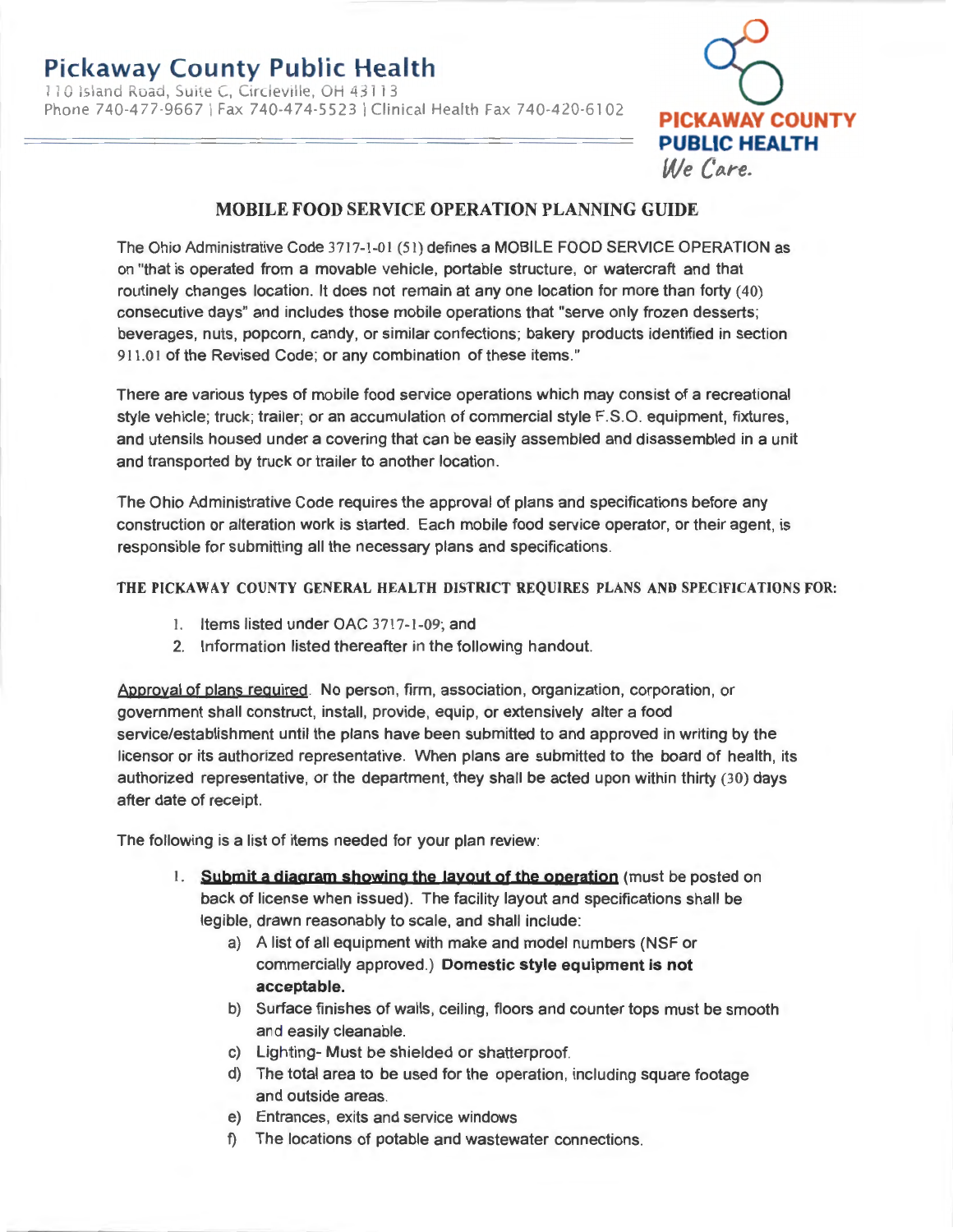110 Island Road, Suite C, Circleville, OH 43113 Phone 740-477-9667 I Fax 740-474-5523 I Clinical Health Fax 740-420-6102



- g) The locations and size of potable and wastewater holding tanks.
- h) The location and size of the hot water heater.
- i) The location and size of the exhaust hood with grease filters. An exhaust hood is required over all grills/griddles and deep fat fryers.
- 2. Submit a proposed menu.
	- a) List of all menu items including food and drinks.
	- b) Must be posted on back of license when issued.
- 3. Lighting
	- a) Provide at least ten foot-candles of light at a distance of thirty inches from the floor in dry food storage areas, and other rooms and areas during cleaning.
	- b) Provide at least twenty foot-candles of light at consumer self-service areas; inside equipment such as reach-in and under-counter coolers; and, at a distance of thirty inches above the floor, in areas used for handwashing, ware washing, or equipment and utensil storage, and in toilet rooms.
	- c) Provide at least fifty foot-candles of light on all food preparation surfaces.
	- d) Shielding or shatter-proof bulbs shall be provided for all artificial lighting fixtures located over, adjacent to, or within food storage, preparation, service (except in dining areas and packaged food storage areas) and display facilities, and facilities where utensils and equipment are cleaned and stored.
- 4. Plumbing Requirements
	- a) A food grade hose (white) must be hooked to an approved water source.
	- b) An appropriate back flow device must be used for a mobile unit that has water supplied, under constant pressure, is an ASSE 1012 or ASSE 1024.
	- c) Location, number and types of plumbing fixtures, including water-supply facilities shall also be included on the diagram.
	- d) All sinks and equipment used for preparation, processing, or storage of food shall have drains that are indirectly connected and safe wasted to a portable holding tank or waste system. All other equipment, such as utensil washing sinks and dishwashers, shall be directly connected and properly trapped and vented.

### 5. Physical Facilities materials for construction and repair

### **A) Indoor Areas** - **surface characteristics**

- Materials for indoor floor, wall, and ceiling surfaces under conditions of normal use shall be:
- a) Smooth, durable, and easily cleanable for areas where food service activities are conducted
- b) Nonabsorbent for areas subject to moisture such as food preparation areas, ware washing areas, and mobile food service operation servicing areas.
- c) Nonfood contact surfaces shall be free of unnecessary ledges, projections, and crevices, and designed and constructed to allow easy cleaning and to facilitate maintenance.

### **B) Outdoor Areas - surface characteristics**

- a) The outdoor areas for tent assemblies" shall be surfaced with concrete, asphalt, or gravel or other materials that have been effectively treated to minimize dust, facilitate maintenance, and prevent muddy conditions and graded to drain.
- b) Exterior surfaces of mobile food service operations shall be of weather-resistant materials.
- c) Each mobile unit shall have conspicuously displayed on its exterior the name of operation, the city of origin, and complete telephone number with lettering at least 3 inches high and 1 inch wide (OAC 3701-21-02 (H).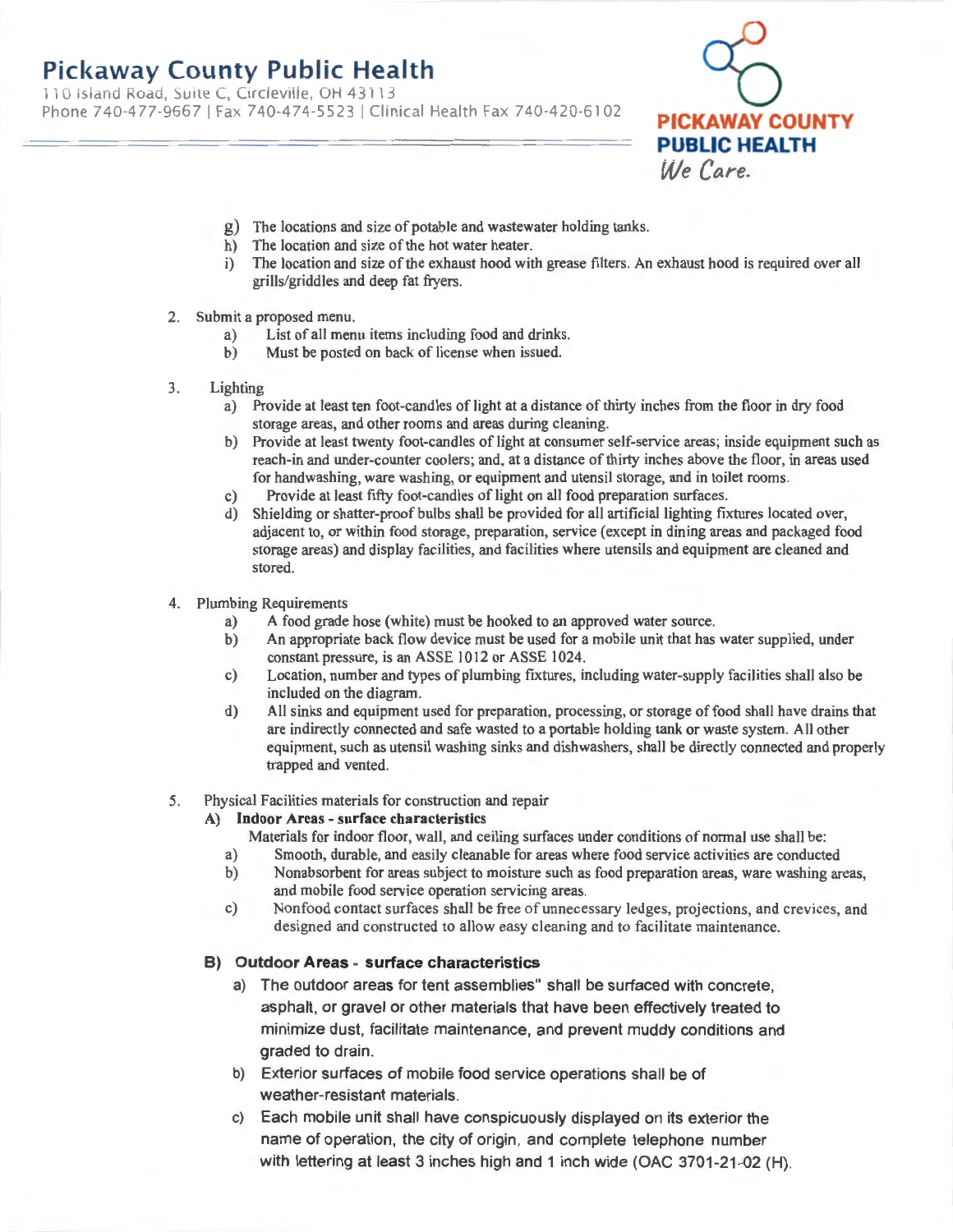110 Island Road, Suite C, Circleville, OH 43113 Phone 740-477-9667 I Fax 740-474-5523 I Clinical Health Fax 740-420-6102



## C) **Handwashjnq facilities in mobile unit**

- a. One compartment sink with running hot and cold water under pressure.
- b. Hand soap
- c. Single service paper towels in towel dispenser.
- d. Hand sanitizers may not be used in place of washing hands.

### **D) utensil Washing facilities**

- a. Three compartment sinks with running hot and cold water under pressure for Wash, Rinse, and Sanitize.
- b. Dish soap
- c. Sanitizer (iodine, Chlorine @50-I00ppm, Quat-Ammonia @ 200ppm)
- d. Test strips for sanitizer being used.
- e. Wastewater to be disposed of in proper drain or holding tank.
- f. Store wiping cloths in a sanitizer solution at recommended concentrations.

### E) **food sources**

- a. All foods must be obtained from sources that comply with applicable laws relating to food safety.
- b. All foods must be prepared on site, and not brought from home, with the exclusion of home baked items, jam, jellies, candy, or fruit butters. They must be properly labeled. (See 3717-1-03.5 of the Ohio Administrative Code)
- **c.** Do not use leftover perishable food items. All food must be prepared at the mobile unit, and **no preparation may be conducted at home.**

### F) **food Preparation & Handling**

- a. Thawing 4 acceptable ways to thaw foods.
	- i. Refrigeration
	- ii. Cooking
	- iii. Microwave
	- iv. Running water
- b. No bare hand contact with ready to eat foods. Use suitable utensils such as deli paper, spatulas, tongs, single-use gloves, or dispensing equipment
- c. No jewelry shall be worn on hands or wrists.
- d. Keep fingernails trimmed and maintained.
- e. Unless wearing gloves, fingernail polish and artificial nails may not be worn.
- f. Hair restraints shall be worn in the form of ball caps or hair nets (hair nets must be used in covering facial hair)
- G) Utensils must be stored:
	- a. Handle upright
	- b. Clean and dry
	- c. In running water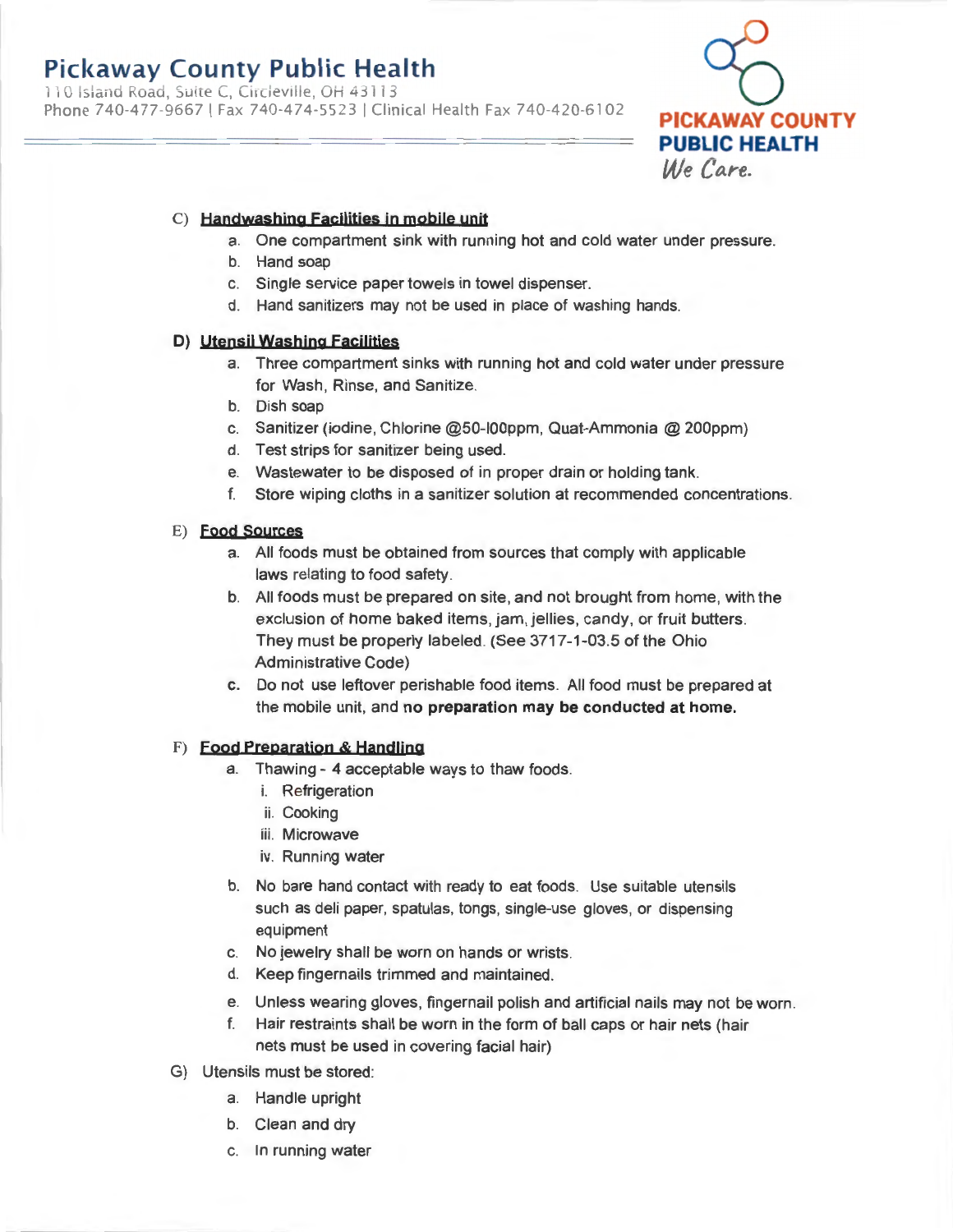11 0 Island Road, Suite C, Circleville, OH 4311 3 Phone 740-477-9667 I Fax 740-474-5523 I Clinical Health Fax 740-420-6102



- d. In a container of water that is maintained at least 135°F.
- e. Food must be prepared on tables that are smooth, easily cleanable, free of difficult- to-clean internal corners and crevices, and free of breaks, open seams, cracks, chips, pits, and similar imperfections.
- f. Provide a metal stem thermometer scale 0° 220°F must be obtained and used for checking hot and cold food temperatures.
- g. No eating of food, smoking, or chewing of tobacco is permitted in food prep areas.
- h. Use of pesticides is prohibited during preparation and serving.
- I) Ice scoops may be stored in only with handles outside of ice, in ice intended for human consumption.
- m) Raw fruits and vegetables shall be thoroughly washed before being cooked or served.

### 9) **Holding Food - Frozen, Hot and Cold**

- **a) Cold (below 41°F)** 
	- I) Thermometers must be placed in all refrigerated units to register 41°For below.
	- 2) Store all raw foods in refrigerator approved for food storage. Keep all raw meats stored separately and below ready-to-eat foods .
	- 3) Ice used as a cooling medium **cannot** be used for human consumption.

### **b) Hot {above 135°F)**

- I) Roasters and crock pots maybe used only for holding food **not cookjng.**
- 2) Use one non-breakable stem type thermometer to register at least 135°F.
- c) **Frozen (below 0°F)** 
	- 1) Thermometers must be placed in all freezer units to register 0° For below.

### **10) Food & Utensil storage**

- a) All food products and utensils must be stored a minimum of 6 inches off the ground.
- b) Keep all food products and utensils covered and protected from dust, insects, etc.
- c) Use only washable containers for food storage.
- d) Secure CO2 tanks.

### 11) **Heatjng. Yentjlatjng. and Air condjtjonjng Systems**

- a) Heating, ventilating, and air conditioning systems shall be designed and installed so that make-up air intake and exhaust vents do not cause contamination of food, food contact surfaces, equipment or utensils.
- b) If necessary to keep rooms free of excessive heat, steam condensation, vapors, obnoxious odors, smoke, and fumes, mechanical ventilation of sufficient capacity shall be provided.

### 12) **Garbage**

a) Trash containers that are leak proof, durable, cleanable, insect and rodent proof and that have tight fitting lids are required in all mobiles.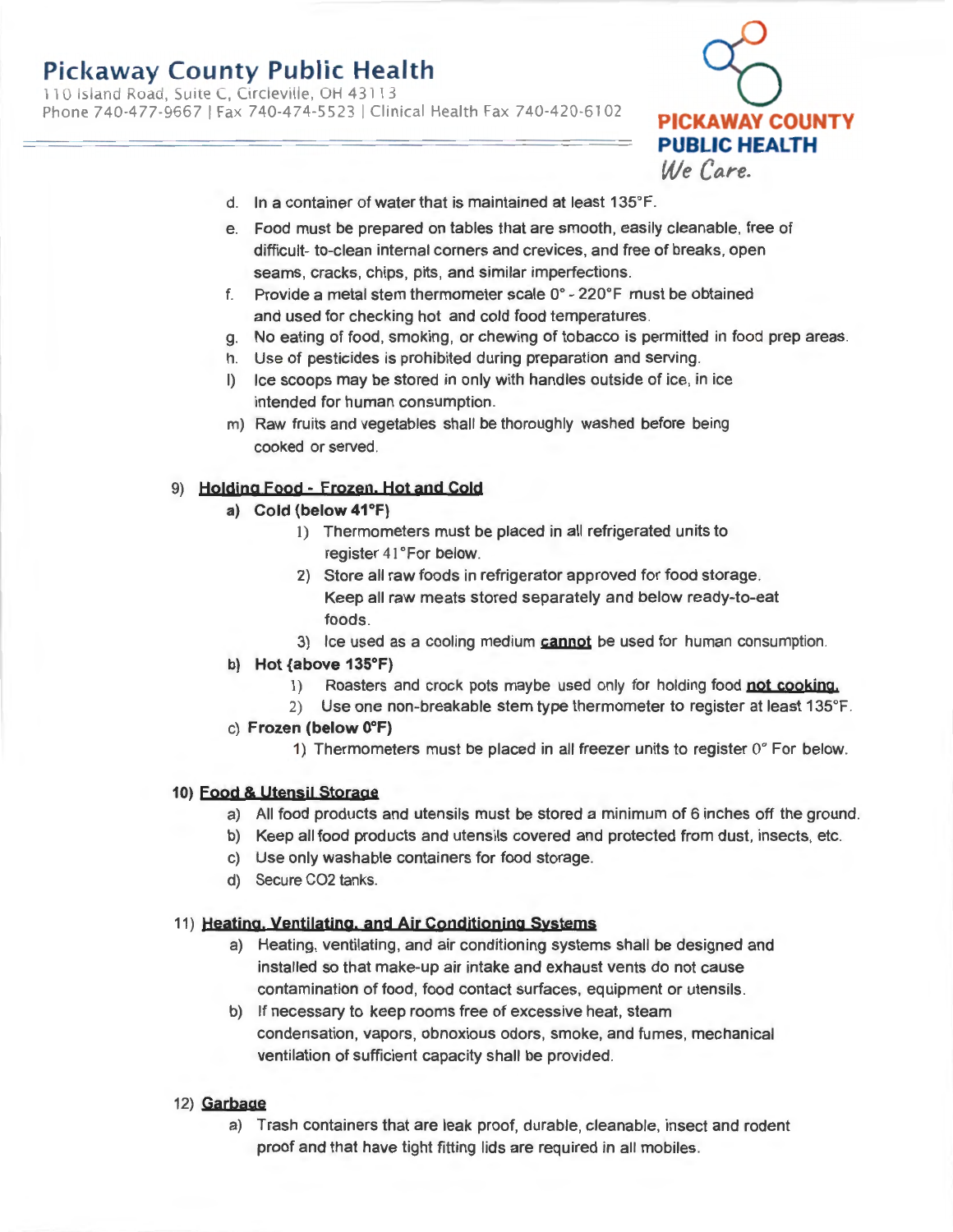11 0 Island Road, Suite C, Circleville, OH 4311 3 Phone 740-477-9667 I Fax 740-474-5523 I Clinical Health Fax 740-420-6102 **PICKAWAY COUNTY** 



- b) Trash cans are to be covered at all times and dumped in approved dumpsters.
- c) Overnight storage of garbage on mobiles is prohibited.

### 13) **Insect, Rodent, and Animal control**

- a) Openings to the outside shall be effectively protected against the entrance of rodents and insects by tight-fitting, self-closing doors, closed windows, screening, controlled air currents, or other means.
- b) Screen doors shall be self-closing, and screens for windows, doors, skylights, transoms, intake and exhaust air ducts, and other openings to the outside shall be tight-fitting and free of breaks. Screening material shall not be less than sixteen- mesh to the inch.

### 14) **Required Inspections**

- a) An inspection must be completed prior to the operation initial opening.
- b) One completed standard inspection must be completed prior to issuing the license each licensing year. Call the Health Department at 740-477- 9667 ext. 225 to schedule this appointment.
- c) Post license in a visible, conspicuous place with drawing of unit and menu on the back of license.
- d) Clean and sanitize all equipment and mobile unit before each occurrence.

For a complete copy of the Ohio Food Rules (Chapter 3717-1 of Ohio Administrative Code) visit the Ohio Department of Health's website at www.odh.ohio.gov/ru1es/final/f3717-1.aspx. You may also pick up copies at The Pickaway County General Health District located at 110 Island Rd., Circleville, OH 43113.

Please feel free to contact The Pickaway County General Health District at 740-477- 9667 ext. 225, Monday- Friday, 8:00am to 4:30pm with any questions you may have regarding this plan review.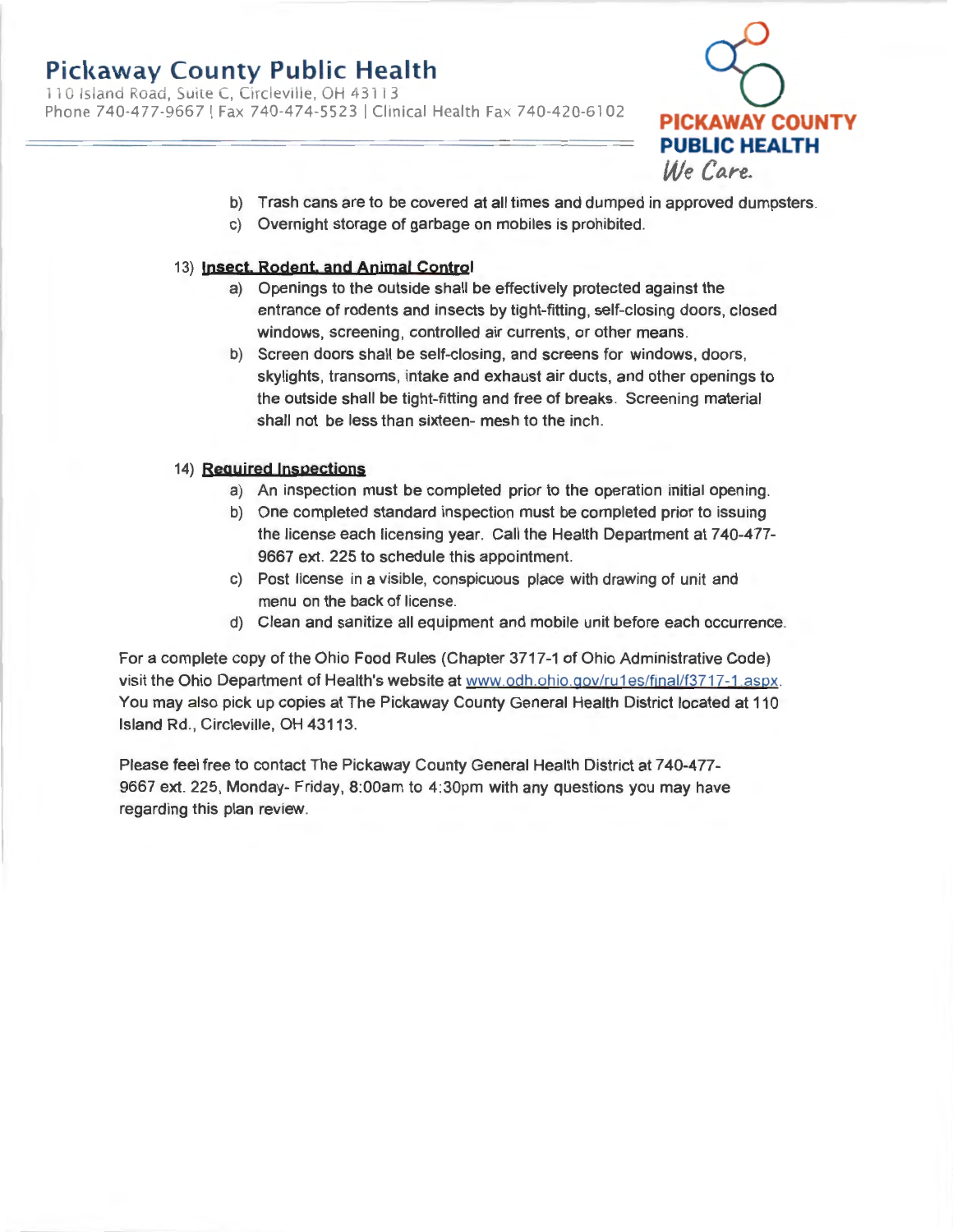11 0 Island Road, Suite C, Circleville, OH 4311 3 Phone 740-477-9667 I Fax 740-474-5523 I Clinical Health Fax 740-420-6102



## Drawing

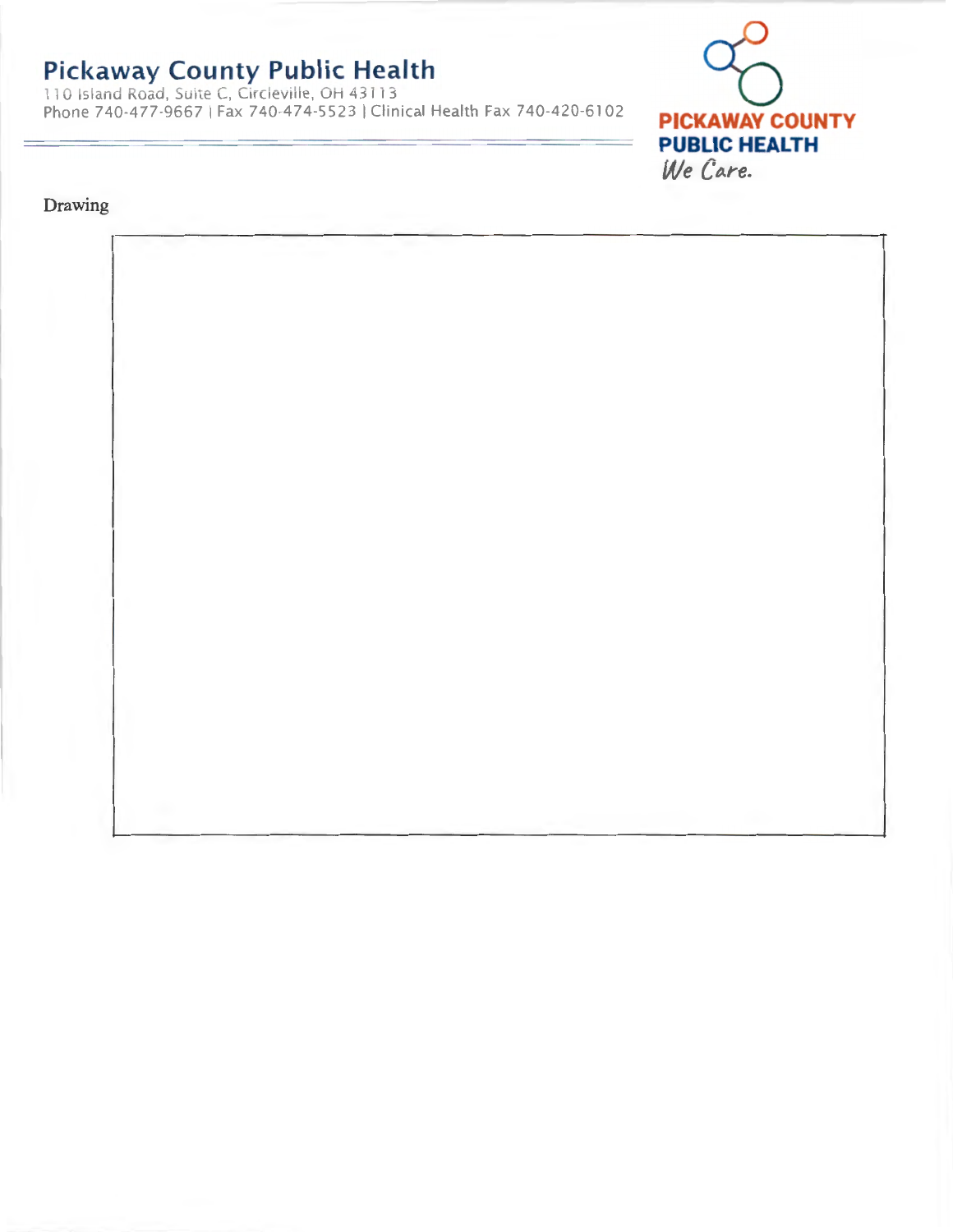110 Island Road, Suite C, Circleville, OH 43113 Phone 740-477-9667 I Fax 740-474-5523 I Clinical Health Fax 740-420-6102



# PLAN REVIEW APPLICATIONOF PROPOSED MOBILE FOOD SERVICE OPERATION **OR MOBILE RETAIL FOOD ESTABLISHMENT**

According to OAC 3701-21-03: Facility layout and equipment specifications are required to be submitted to the local health department for all new or extensively altered food service or food establishment operations. This office will act upon these specifications within 30 days of receipt and will indicate whether the plans are approved, disapproved, or need revised.

|                                                                                                                                    |  | City: State: Zip: Township:                                                          |
|------------------------------------------------------------------------------------------------------------------------------------|--|--------------------------------------------------------------------------------------|
| Telephone: ( )                                                                                                                     |  |                                                                                      |
|                                                                                                                                    |  |                                                                                      |
|                                                                                                                                    |  | Name of Owner:                                                                       |
|                                                                                                                                    |  |                                                                                      |
|                                                                                                                                    |  | City: State: Zip: Township: The City:                                                |
|                                                                                                                                    |  | Telelphone: ( ) Fax: ( )                                                             |
|                                                                                                                                    |  |                                                                                      |
|                                                                                                                                    |  |                                                                                      |
|                                                                                                                                    |  |                                                                                      |
|                                                                                                                                    |  | Will This be a Retail Food Establishment ______ or a Food Service Operation _______? |
|                                                                                                                                    |  |                                                                                      |
|                                                                                                                                    |  |                                                                                      |
| Will this be a concession trailer or a knock down unit ?<br>Please list all counties that you intend on operating this mobile unit |  |                                                                                      |
|                                                                                                                                    |  |                                                                                      |

Your application must comply with the ORC 3717-1-09. The facility layout and equipment specifications submitted for the approval of the licenser shall clearly confirm that the applicable provisions of Chapter 3717-1 of the Administrative Code can be met.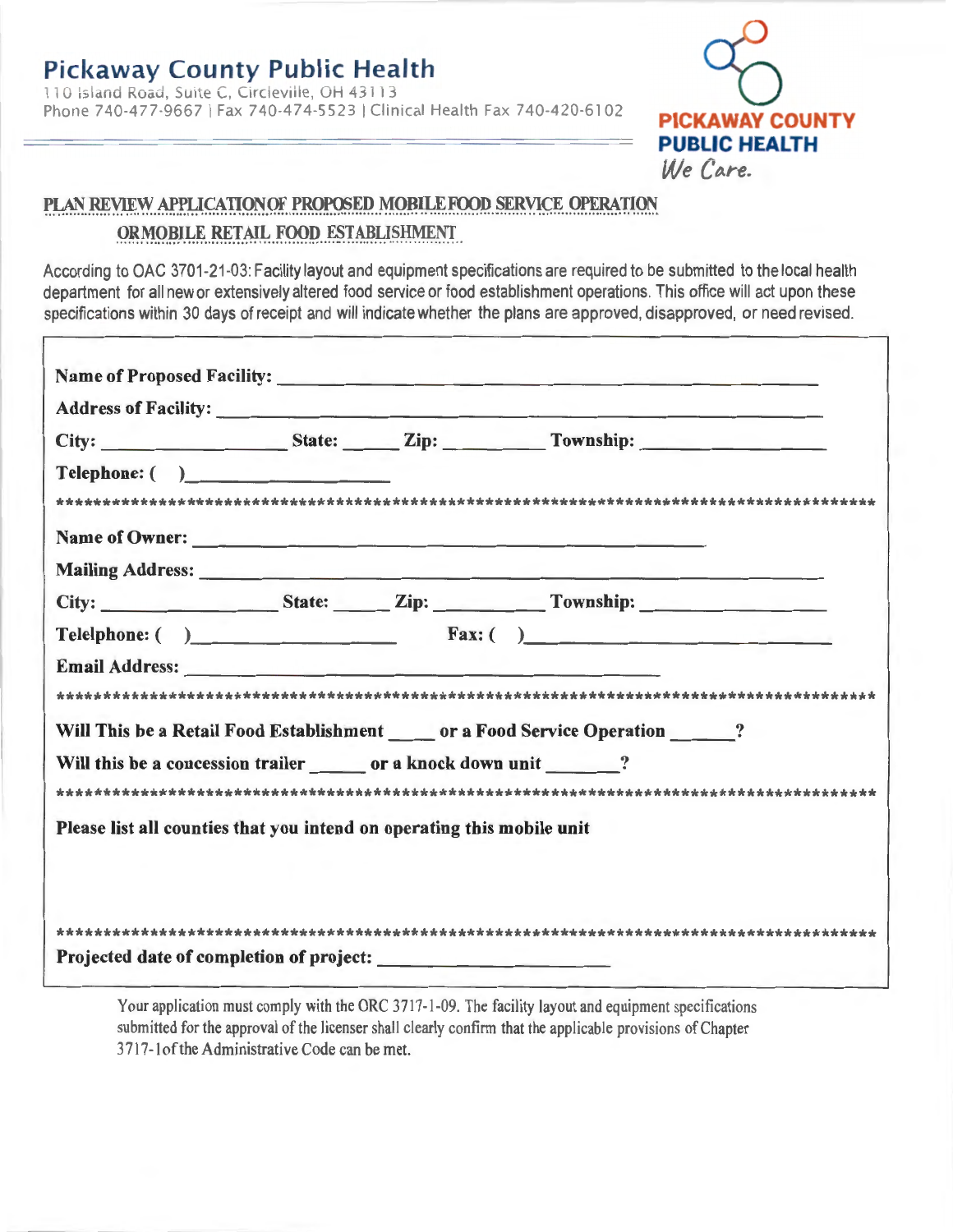110 Island Road, Suite C, Circleville, OH 43113 Phone 740-477-9667 I Fax 740-474-5523 I Clinical Health Fax 740-420-6102 **PICKAWAY COUNTY** 



# Plan Review Components:

The following must be submitted to our office for final approval of the plan review. Lack of complete information may result in delay in approval and/or opening of the mobile business.

- o **The Plan Review Packet:**
- o **Equipment list:** with equipment manufacturer's name and model numbers. Food equipment that is acceptable for use in a FSO or RFE shall be approved as specified under rule 3717-1- 04.1 (KK) of the Administrative Code.

| <b>Manufacturer Name</b> | <b>Model Number</b> |
|--------------------------|---------------------|
|                          |                     |
|                          |                     |
|                          |                     |
|                          |                     |
|                          |                     |
|                          |                     |
|                          |                     |
|                          |                     |
|                          |                     |

# Menu: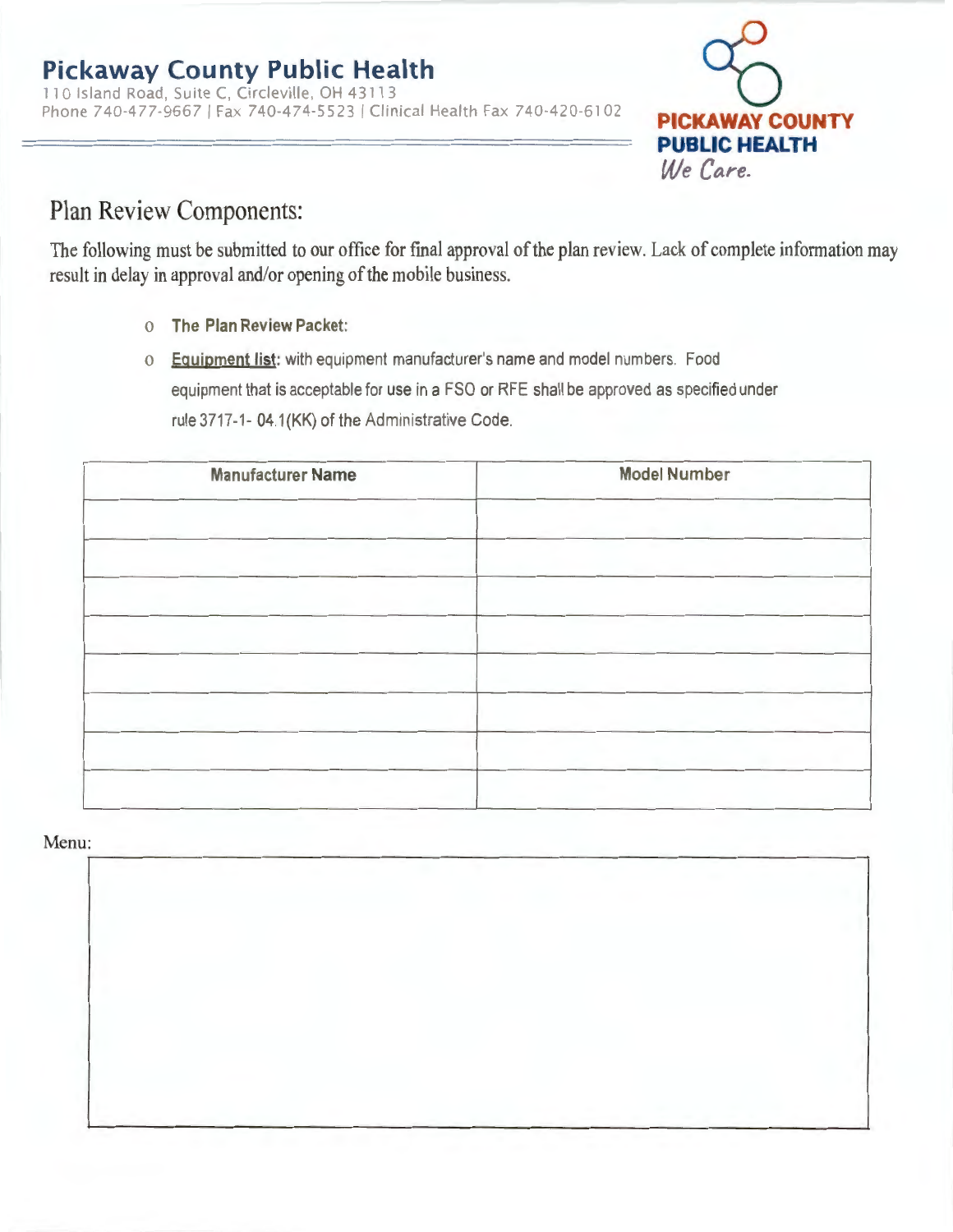

# **Please the following questions as they pertain to this facility**

# **Section Facility**

Will meals be served if yes what type: Breakfast Lunch Dinner Catered

Will this be a seasonal operation (opened less than 6 months per year)? list the months that your facility will operate:

Section II: FOOD • Note: All food/food contact supplies/equipment must be from inspected and approved source

| Approximately how often will you be receiving food deliveries? <b>E</b> weekly<br>$\Box$ monthly $\Box$ other                                                                                                           |  |  |  |
|-------------------------------------------------------------------------------------------------------------------------------------------------------------------------------------------------------------------------|--|--|--|
| Where will the main dry food storage space(s) be located?                                                                                                                                                               |  |  |  |
| Where will the main paper goods storage space(s) be located                                                                                                                                                             |  |  |  |
| Freezer units:<br>Total Number: Refrigeration units:                                                                                                                                                                    |  |  |  |
| Will any food be stored cold using methods other than in a refrigerator or a freezer such as stored on ice, in insulated<br>coolers etc.? If yes, list types of foods and procedures on how these items will be stored: |  |  |  |
| Will raw meats/ poultry/seafood be stored in refrigerators with cooked/ready-to-eat foods?                                                                                                                              |  |  |  |
| Will raw meats/ poultry/seafood be stored in freezers with cooked/ready-to-eat foods?                                                                                                                                   |  |  |  |
| Will your facility have fountain drinks, coffee, and beverage machines?                                                                                                                                                 |  |  |  |
| Will your facility be using ice? If yes: $D$ Purchased commercially or $D$ made on premises                                                                                                                             |  |  |  |
| Will your facility be delivering food items?                                                                                                                                                                            |  |  |  |
| Types of foods to be washed prior to use/sale: □seafood, □pork/beef, □poultry, □produce. List where the items will<br>be washed:                                                                                        |  |  |  |
| Will ingredients for cold ready-to-eat foods (i.e., tuna, mayonnaise, and eggs for salads) be pre-chilled before<br>mixed/assembled?                                                                                    |  |  |  |
| Types of food prepared more than 12 hours in advance of service:                                                                                                                                                        |  |  |  |
| Other types of food preparation:                                                                                                                                                                                        |  |  |  |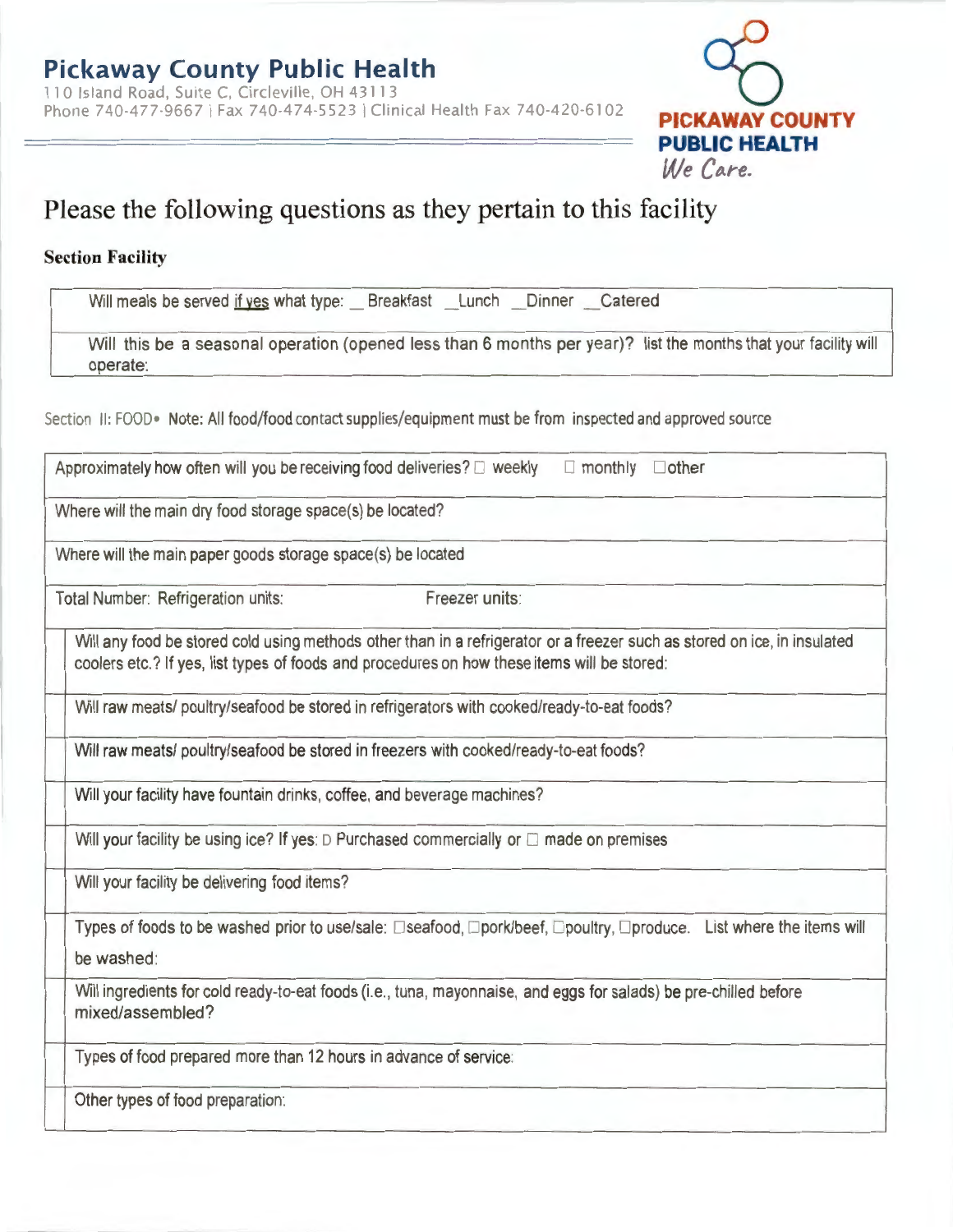110 Island Road, Suite C, Circleville, OH 43113 Phone 740-477-9667 | Fax 740-474-5523 | Clinical Health Fax 740-420-6102 **PICKAWAY COUNT** 

| We Lare.                                                                                                                                                                                                                                                                                                                            |
|-------------------------------------------------------------------------------------------------------------------------------------------------------------------------------------------------------------------------------------------------------------------------------------------------------------------------------------|
| Will your operation be cooking/receiving/heating or holding hot any food item? If ves: Make sure all equipment is listed<br>on your equipment list                                                                                                                                                                                  |
| Will your operation be thawing food items for preparation or for sale? If yes, 0 check and how items will be thawed.<br>Refrigeration, ___ Running water, Cooked frozen, __ Microwave, __ Other:                                                                                                                                    |
| Will your operation be cooling and/or reheating any food items? If yes, check types of items to be cooled:<br>D Seafood:<br>$\Box$ Thick meats (roasts etc.) $\Box$ Thin meats (steaks, chops, etc.)<br>D Hot foods (Soups, gravies etc.) □ Cold foods (Tuna/Potato Salads etc.) □ Poultry<br>$\Box$ Baked goods (Cream pies, etc.) |

**PUBLIC HEALTH** 

 $M_e$   $C_{ave}$ 

## **Section** III: **Dishwash**

Check  $@$  all types of sinks your facility will have:  $\square$  3 compartment sinks,  $\square$  2 compartment sinks,  $\square$  Food preparation sinks,  $\Box$  Hand wash sinks  $\Box$  Mop/utility sinks, D Ice cream scoop wells,  $\Box$  Other Type(s) of sanitizer to be used in the 3-compartmenU2 compartment sink:  $\Box$  Chlorine,  $\Box$ Quaternary Ammonium Compound, or  $\Box$ lodine Does the largest pot and pan fit into each compartment of the pot sink? How will cooking equipment, cutting boards, counter tops and other food contact surfaces which cannot be submerged in sinks or put through a dishwasher be cleaned and sanitized? Please describe procedure:

## **Section IV: Employees**

Approximate number of staff per shift:

Where will employees' personal belongings (i.e., purse, coats, boots, umbrellas, lunches, etc.) be stored?

Will employees use disposable gloves/utensils/food grade paper to minimize bare-hand contact of ready-to-eat foods?

Is there an established written policy to exclude or restrict food workers who are sick or have infected cuts and lesions?

Do all hand washing sinks have hot & cold or warm water?

Are hand-drying facilities (paper towels, continuous roll cloth type, air blower, etc.), soap dispensers, waste receptacles, and a sign instructing employees to wash hands available at all hand washing sinks (including restrooms)?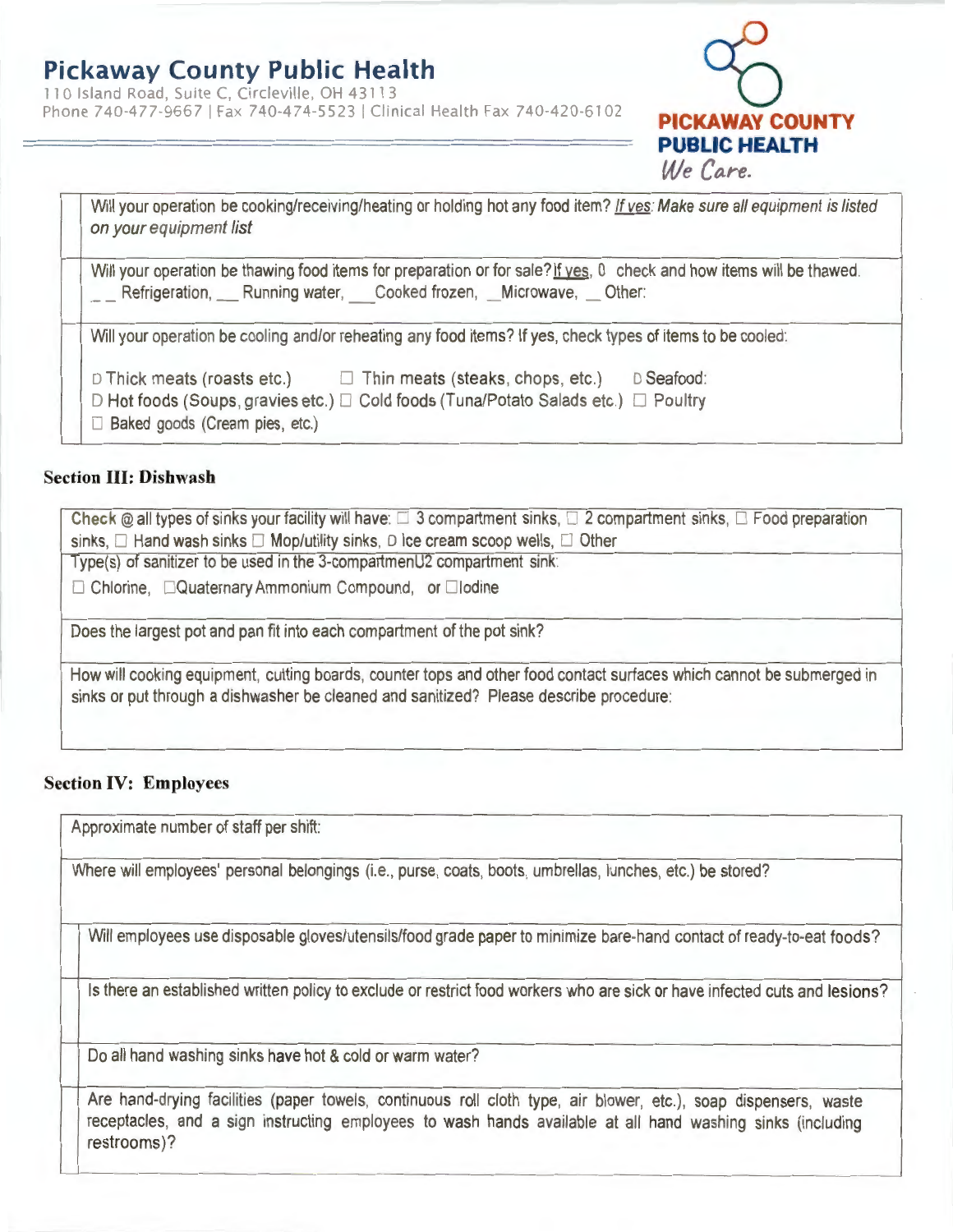110 Island Road, Suite C, Circleville, OH 43113 Phone 740-477-9667 | Fax 740-474-5523 | Clinical Health Fax 740-420-6102



## **Section V: Solid Waste**

(Inside): Will refuse be stored overnight or longer inside your facility?

(Outside): Is the area around premises clear of unnecessary brush, litter, boxes, etc.?

Name of company who will supply and empty the dumpster:

Will your facility generate cooking grease i.e., from deep fryers?

Location of waste cooking grease storage receptacle:

Name of company who will supply and empty the grease barrel/dumpster:

Is there an area to store recycled containers?

## **Section VII: Maintenance**

Where will mops, brooms, vacuums, etc. be stored?

Where will cleaning materials and toxicants be stored?

Where will clean linens be stored?

Where will dirty/soiled linens be stored until cleaned?

# **Section VIII: Water and Sewage**

What type of water supply will the proposed operation have?

Identify the location, source, and capacity of the hot water supply:

Describe how and where wastewater will be collected, stored, and disposed of. Specify the volume and location of collection vessels.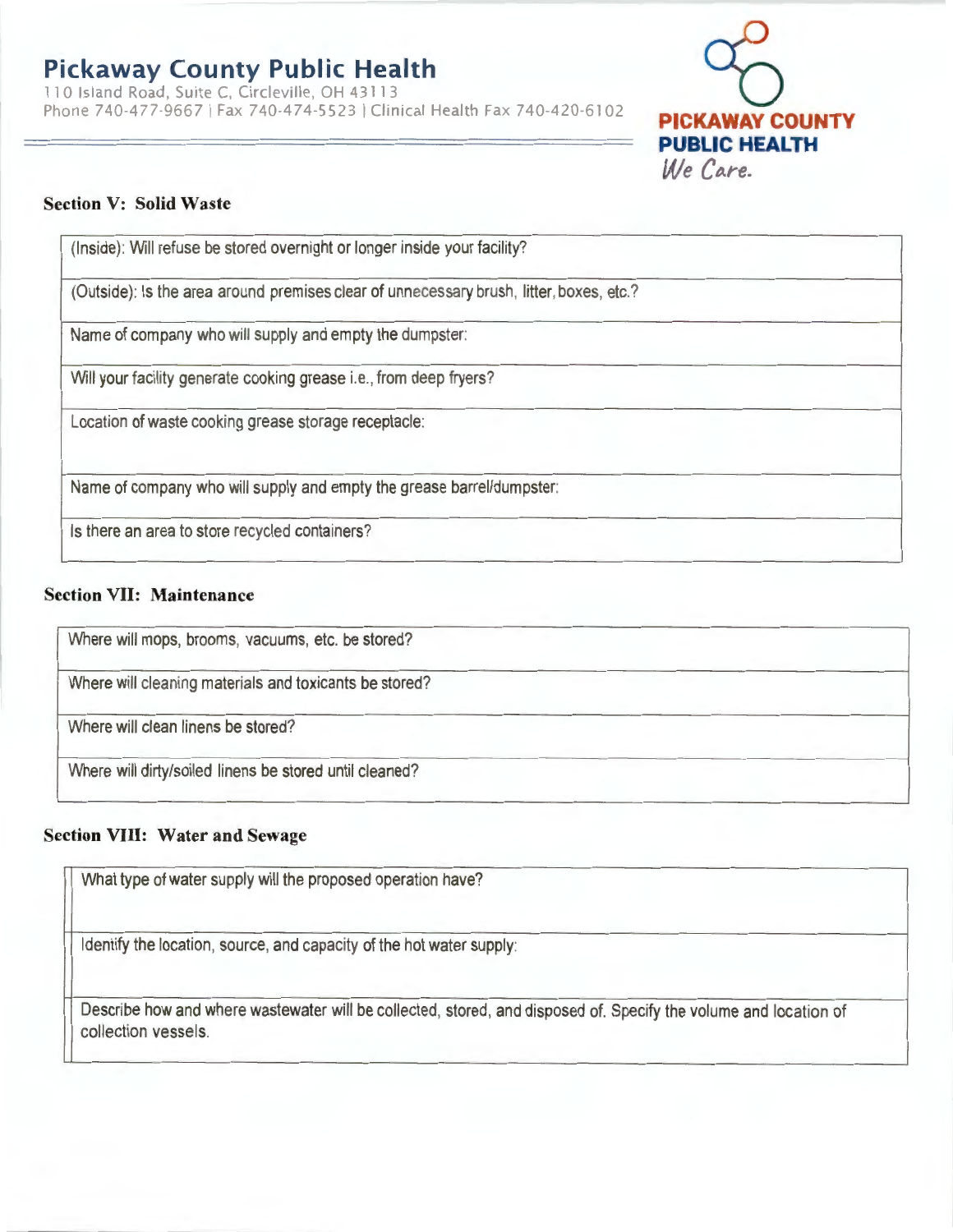110 Island Road, Suite C, Circleville, OH 43113 Phone 740-477-9667 I Fax 740-474-5523 I Clinical Health Fax 740-420-6102



# **Statement:**

I hereby certify that the above information is correct, and I fully understand that any deviation from the above without prior approval from this office may nullify this approval.

Signature: \_\_\_\_\_\_\_\_\_\_\_\_\_\_\_\_\_\_\_\_\_\_\_\_\_\_\_ Date: \_ \_ \_ \_\_\_\_\_ \_

Owner or Responsible Representative

# **Your food license can be issued only when all the following have been completed:**

| Submitted plans have been reviewed and approved. * (Office use:)                                                                                                       |                                                                                                                                                                                                                                                                                                                                                       |
|------------------------------------------------------------------------------------------------------------------------------------------------------------------------|-------------------------------------------------------------------------------------------------------------------------------------------------------------------------------------------------------------------------------------------------------------------------------------------------------------------------------------------------------|
|                                                                                                                                                                        | Date Paid For:                                                                                                                                                                                                                                                                                                                                        |
|                                                                                                                                                                        | Approval Date: <b>Approval Date:</b>                                                                                                                                                                                                                                                                                                                  |
|                                                                                                                                                                        |                                                                                                                                                                                                                                                                                                                                                       |
|                                                                                                                                                                        |                                                                                                                                                                                                                                                                                                                                                       |
|                                                                                                                                                                        |                                                                                                                                                                                                                                                                                                                                                       |
| Application will need to be approved by this office.                                                                                                                   | All other applicable agencies have given their written approval. Copies of approvals need to be submitted or available for this office's verification.<br>Licensing application to operate a Mobile Food Service Operation or Retail Food Establishment has been signed and submitted to this office.<br>after the property company of the company of |
|                                                                                                                                                                        |                                                                                                                                                                                                                                                                                                                                                       |
| Appropriate licensing fee has been submitted to this office.<br>Your operation is complete and meets requirements of the Ohio Uniform Food Safety Code, Chapter 3717-1 |                                                                                                                                                                                                                                                                                                                                                       |

\*Approval of these plans and specifications by this office does not indicate compliance with any other code, law or regulation that may be required-federal, state, or local. It further does not constitute endorsement or acceptance of the completed operation (structure or equipment).

*(Rev. 5/2016)*